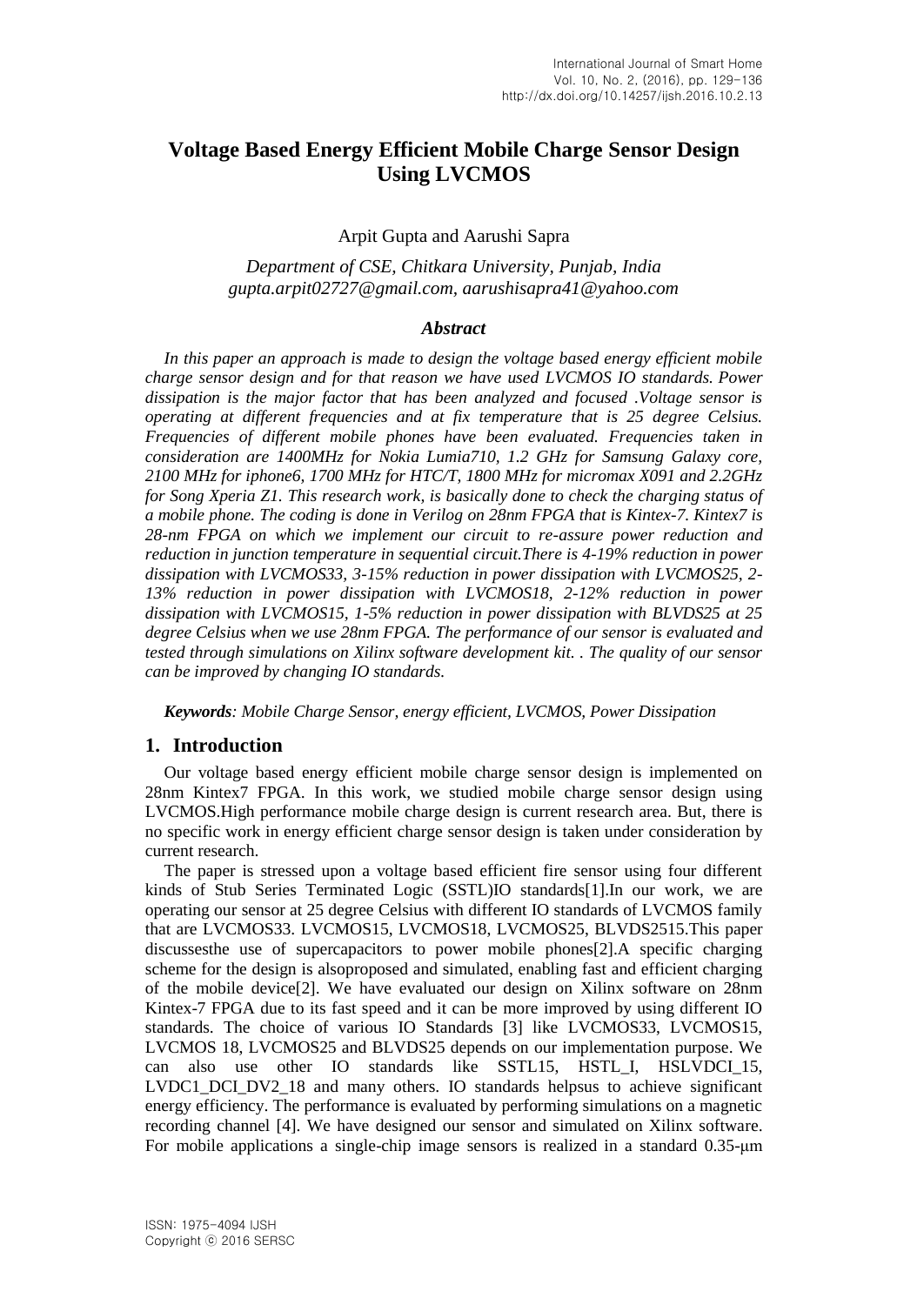CMOS technology [5].There is already work is going on in power dissipation in a decoder[6], Internet of Things enabled decoder design[7] and energy efficient traffic light controller [8].To check the amount of charge left in the battery can be tested by considering the voltage. We have coded the logic in Verilog. Considering a mobile phone model like Nokia Lumia 530 maximum voltage in a battery is 3.7V. And if the voltage when we are charging it exceeds 3.7V it is considered to be overcharged. We have designed our mobile charge sensor by setting the limits if the voltage present in the battery is between 3 to 3.7 it is considered to be full charge, when the voltage is in between 2 to 3 it is optimal charge, when the voltage is in between 1-2 it is medium charge, when the voltage is in the range of 0 to 1 it is said to be low charging and if it approaches to 0 it is said to be discharged this can be shown in tabular form given below.

| Voltage Level(V) | <b>Status</b>  |  |
|------------------|----------------|--|
| >3.7             | Over charged   |  |
| $3 - 3.7$        | Full charge    |  |
| $2 - 3$          | Optimal charge |  |
| $1-2$            | Medium charge  |  |
| 0-1              | Low charge     |  |
|                  | discharge      |  |

# **2.Power Analysis**

*A. IO Power Analysis on 28nm FPGA for LVCMOS33*

### **Table 1. Power Dissipation at 25 Degree Celsius at Different Frequencies for LVCMOS33 IO STANDARD**

| Frequency | <b>Power Dissipation</b> |
|-----------|--------------------------|
| 1400 MHz  | 0.110                    |
| $1.2$ GHz | 0.105                    |
| 2100 MHz  | 0.127                    |
| 1700 MHz  | 0.117                    |
| 1800 MHz  | 0.120                    |
| $2.2$ GHz | 0.129                    |

From the above table we came across the results that minimum power dissipation is when frequency is 1.2GHz and maximum power dissipation is at 2100 MHz.



**Figure 1. Power Dissipation at 25 Degree Celsius at Different Frequencies for LVCMOS33 IO STANDARD**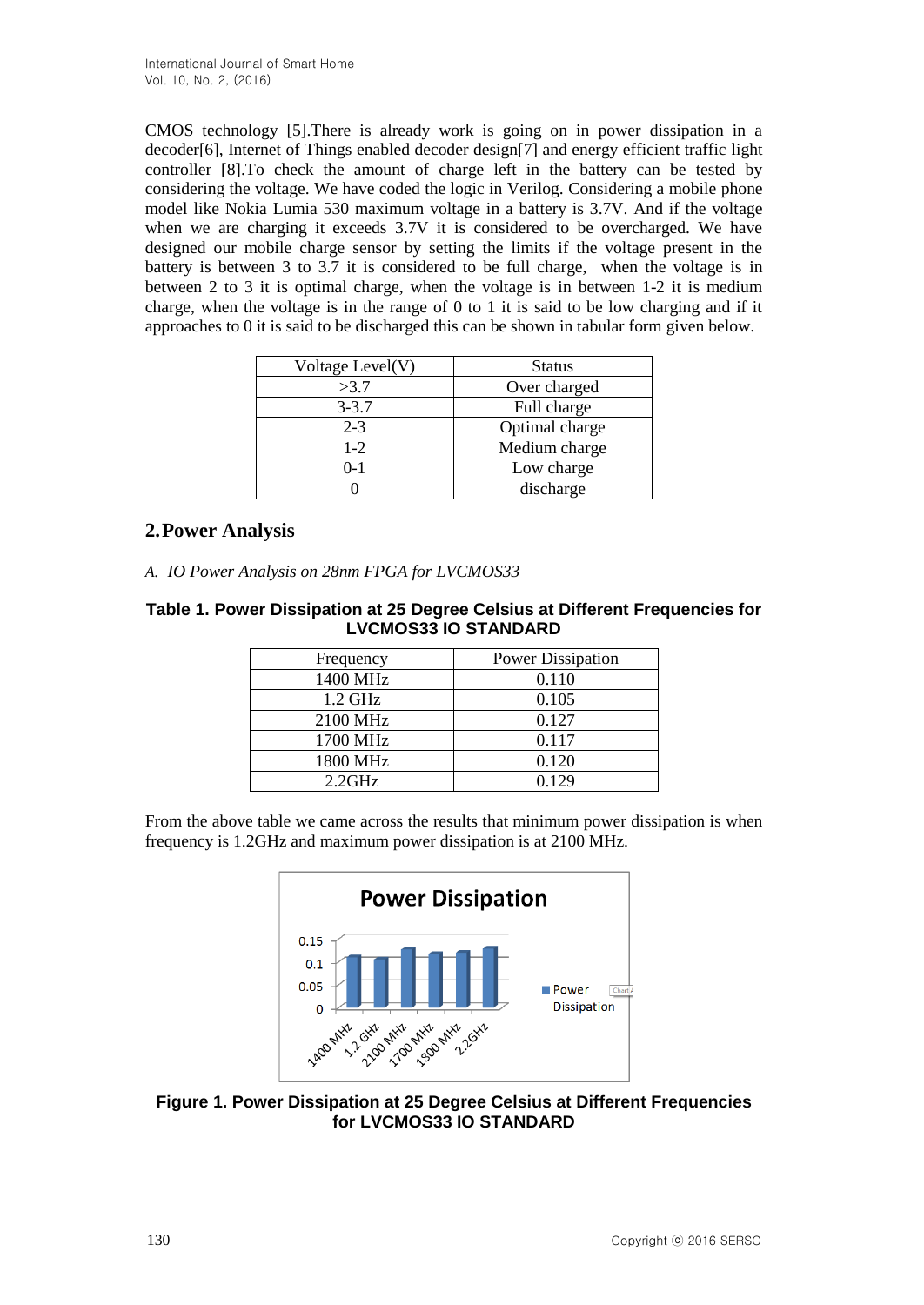There is 4.54% reduction in power dissipation with 1400 MHz, 13.38% reduction in power dissipation with 2100MHz, 10.25% reduction in power dissipation with 1700MHz, 12.5% reduction in power dissipation with 1800MHz ,18.60% reduction in power dissipation with 2.2 GHz with respect to 1.2 GHz when we use 28nm FPGA for LVCMOS 33as shown in Table 1 and Figure 1.

#### *B. IO Power Analysis on 28nm FPGA for LVCMOS25*

#### **Table 2. Power Dissipation at 25 degree Celsius at different frequencies for LVCMOS25 IO STANDARD**

| Frequency | <b>Power Dissipation</b> |
|-----------|--------------------------|
| 1400 MHz  | 0.100                    |
| $1.2$ GHz | 0.097                    |
| 2100 MHz  | 0.112                    |
| 1700 MHz  | 0.106                    |
| 1800 MHz  | 0.107                    |
| $2.2$ GHz | 0 1 1 4                  |

From the above table we came across the results that minimum power dissipation is when frequency is 1.2GHz and maximum power dissipation is at 2100 MHz.



**Figure 2. Power Dissipation at 25 Degree Celsius at Different Frequencies for LVCMOS25 IO STANDARD**

There is 3% reduction in power dissipation with 1400 MHz, 13.39% reduction in power dissipation with 2100MHz, 8.49% reduction in power dissipation with 1700MHz, 9.34% reduction in power dissipation with 1800MHz ,14.91% reduction in power dissipation with 2.2 GHz with respect to 1.2 GHz when we use 28nm FPGA for LVCMOS25as shown in Table 2 and Figure 2.

# *C. IO Power Analysis on 28nm FPGA for LVCMOS18*

#### **Table 3. Power Dissipation at 25 Degree Celsius at Different Frequencies for LVCMOS18 IO STANDARD**

| Frequency         | <b>Power Dissipation</b> |
|-------------------|--------------------------|
| 1400 MHz          | 0.094                    |
| $1.2 \text{ GHz}$ | 0.092                    |
| 2100 MHz          | 0.103                    |
| 1700 MHz          | N 098                    |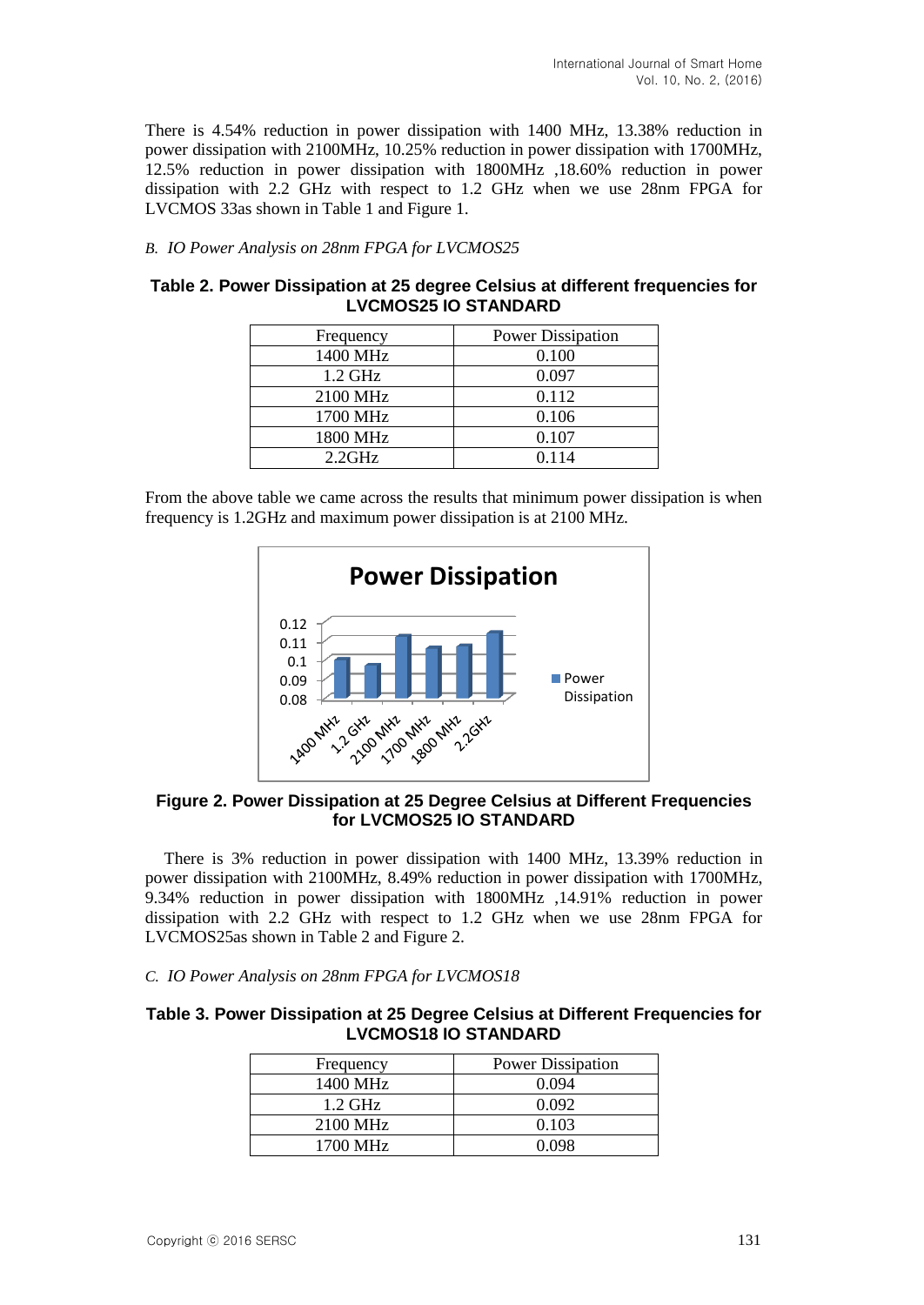| 1800 MHz | በ 1በበ |
|----------|-------|
| 221      |       |

From the above table we came across the results that minimum power dissipation is when frequency is 1.2GHz and maximum power dissipation is at 2.2 GHz.



### **Figure 3. Power Dissipation at 25 Degree Celsius at Different Frequencies for LVCMOS18 IO STANDARD**

There is 2.12% reduction in power dissipation with 1400 MHz, 10.67% reduction in power dissipation with 2100MHz,6.12% reduction in power dissipation with 1700MHz, 8% reduction in power dissipation with 1800MHz ,12.38% reduction in power dissipation with 2.2 GHz with respect to 1.2 GHz when we use 28nm FPGA for LVCMOS18as shown in Table 3 and Figure 3.

*D. IO Power Analysis on 28nm FPGA for LVCMOS15*

#### **Table 4. Power Dissipation at 25 Degree Celsius at Different Frequencies for LVCMOS15 IO STANDARD**

| Frequency | <b>Power Dissipation</b> |  |  |
|-----------|--------------------------|--|--|
| 1400 MHz  | 0.092                    |  |  |
| $1.2$ GHz | 0.090                    |  |  |
| 2100 MHz  | 0.100                    |  |  |
| 1700 MHz  | 0.096                    |  |  |
| 1800 MHz  | 0.097                    |  |  |
| $2.2$ GHz | 0.102                    |  |  |

From the above table we came across the results that minimum power dissipation is when frequency is 1.2GHz and maximum power dissipation is at 2.2 GHz.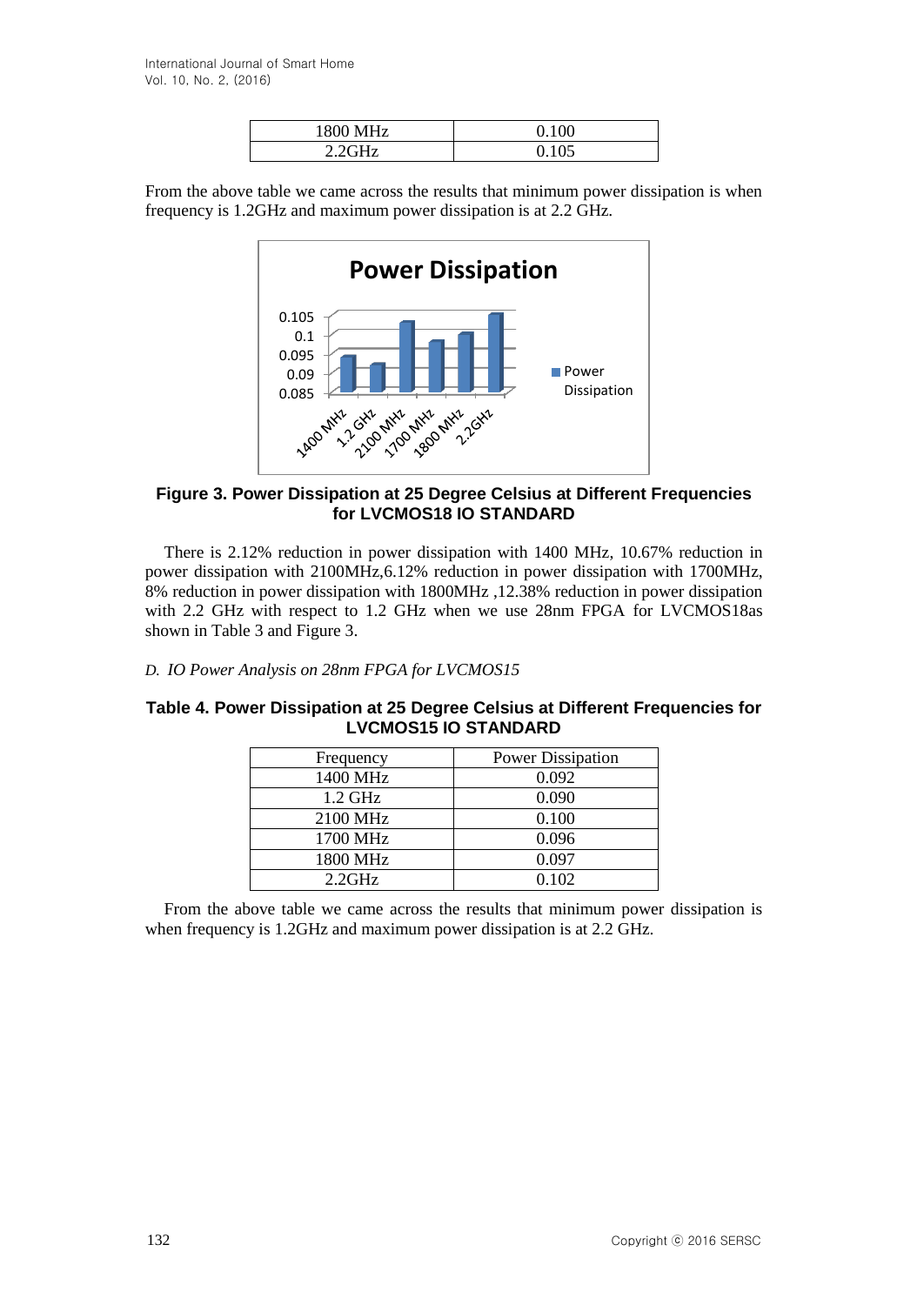

### **Figure 4. Power Dissipation at 25 Degree Celsius at Different Frequencies for LVCMOS15 IO STANDARD**

There is 2.1% reduction in power dissipation with 1400 MHz, 10% reduction in power dissipation with 2100MHz, 6.25% reduction in power dissipation with 1700MHz, 7.21% reduction in power dissipation with 1800MHz ,11.76% reduction in power dissipation with 2.2 GHz with respect to 1.2 GHz when we use 28nm FPGA for LVCMOS15as shown in Table 4 and Figure 4.

*E. IO Power Analysis on 28nm FPGA for BLVDS25*

### **Table 5: Power Dissipation at 25 Degree Celsius at Different Frequencies forBLVDS25 IO STANDARD**

| Frequency | <b>Power Dissipation</b> |
|-----------|--------------------------|
| 1400 MHz  | 0.299                    |
| 1.2 GHz   | 0.296                    |
| 2100 MHz  | 0.308                    |
| 1700 MHz  | 0.303                    |
| 1800 MHz  | 0.304                    |
| $2.2$ GHz | 0.309                    |

From the above table we came across the results that minimum power dissipation is when frequency is 1.2GHz and maximum power dissipation is at 2.2GHz.



**Figure 5. Power Dissipation at 25 degree Celsius at Different Frequencies for BLVDS25IO STANDARD**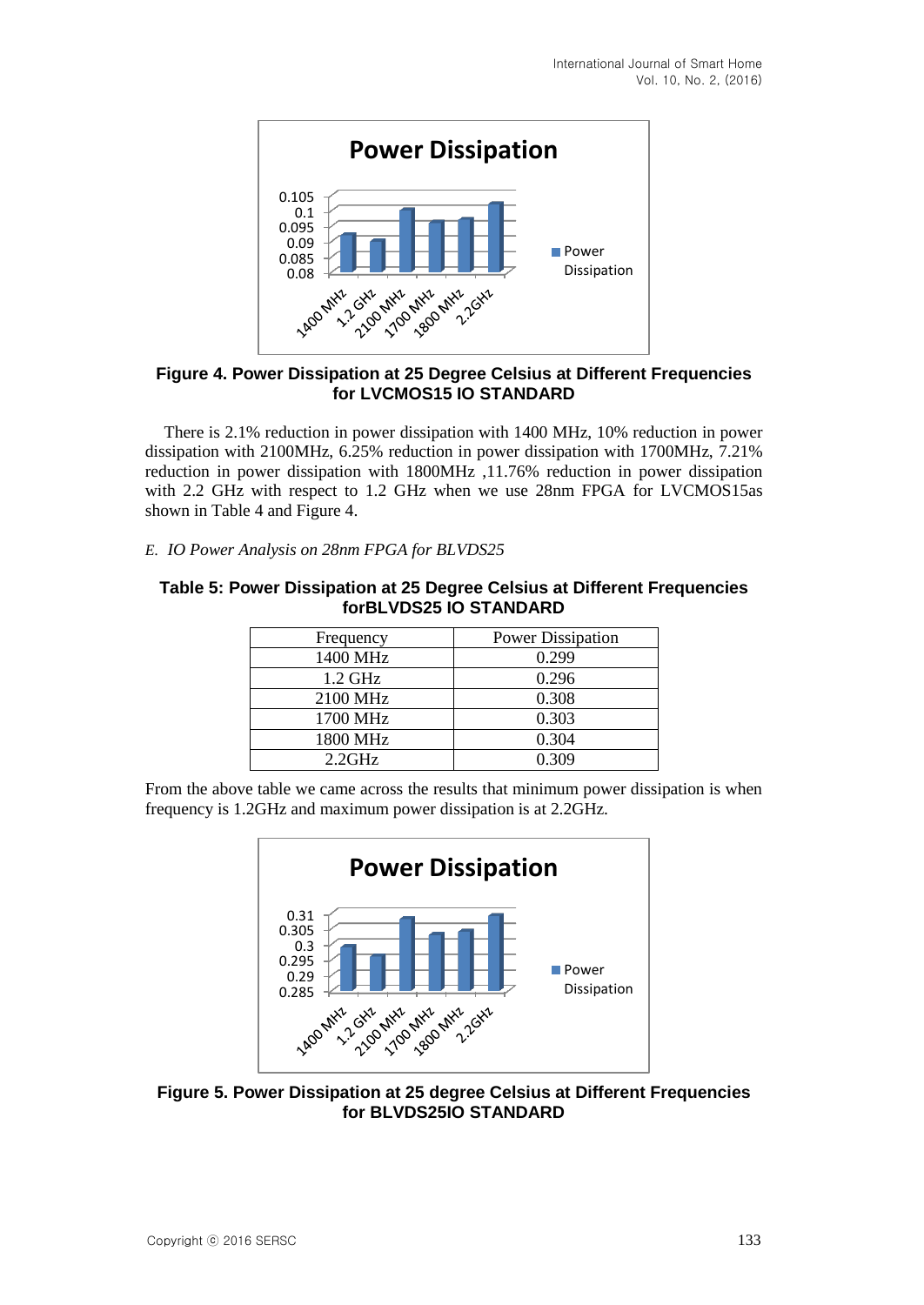There is 1% reduction in power dissipation with 1400 MHz, 3.89% reduction in power dissipation with 2100MHz, 2.31% reduction in power dissipation with 1700MHz, 2.63% reduction in power dissipation with 1800MHz,4.20% reduction in power dissipation with 2.2 GHz with respect to 1.2 GHz when we use 28nm FPGA for BLVDS25 as shown in Table 5 and Figure 5.

#### *F. IO Power Analysis on 28nm FPGA for Different IO STANDARDS*

**Table 6. Power Dissipation at 25 Degree Celsius at Different Frequencies for Different IO STANDARDS**

| Frequency  | LVCMOS33 | LVCMOS25 | LVCMOS18 | LVCMOS15 | BLVDS25 |
|------------|----------|----------|----------|----------|---------|
| 1400       | 0.110    | 0.100    | 0.094    | 0.092    | 0.299   |
| <b>MHz</b> |          |          |          |          |         |
| 1.2        | 0.105    | 0.097    | 0.092    | 0.090    | 0.296   |
| <b>GHz</b> |          |          |          |          |         |
| 2100       | 0.127    | 0.112    | 0.103    | 0.100    | 0.308   |
| <b>MHz</b> |          |          |          |          |         |
| 1700       | 0.117    | 0.106    | 0.098    | 0.096    | 0.303   |
| <b>MHz</b> |          |          |          |          |         |
| 1800       | 0.120    | 0.107    | 0.100    | 0.097    | 0.304   |
| <b>MHz</b> |          |          |          |          |         |
| 2.2        | 0.129    | 0.114    | 0.105    | 0.102    | 0.309   |
| GHz        |          |          |          |          |         |

There is 4-19% reduction in power dissipation with LVCMOS33, 3-15% reduction in power dissipation with LVCMOS25, 2-13% reduction in power dissipation with LVCMOS18, 2-12% reduction in power dissipation with LVCMOS15, 1-5% reduction in power dissipation with BLVDS25 at 25 degree Celsiuswhen we use 28nm FPGA shown in Table 6 and Figure 6.



**Figure 6. Power Dissipation at 25 Degree Celsius at Different Frequencies for Different IO STANDARDS**

# **3. Conclusion**

Our voltage based energy efficient mobile charge sensor design is implemented on 28nm Kintex7 FPGA.We came across the results that the least power dissipation is found when the frequency is 1.2 GHz and there is 4-19% reduction in power dissipation with LVCMOS33, 3-15% reduction in power dissipation with LVCMOS25, 2-13% reduction in power dissipation with LVCMOS18, 2-12% reduction in power dissipation with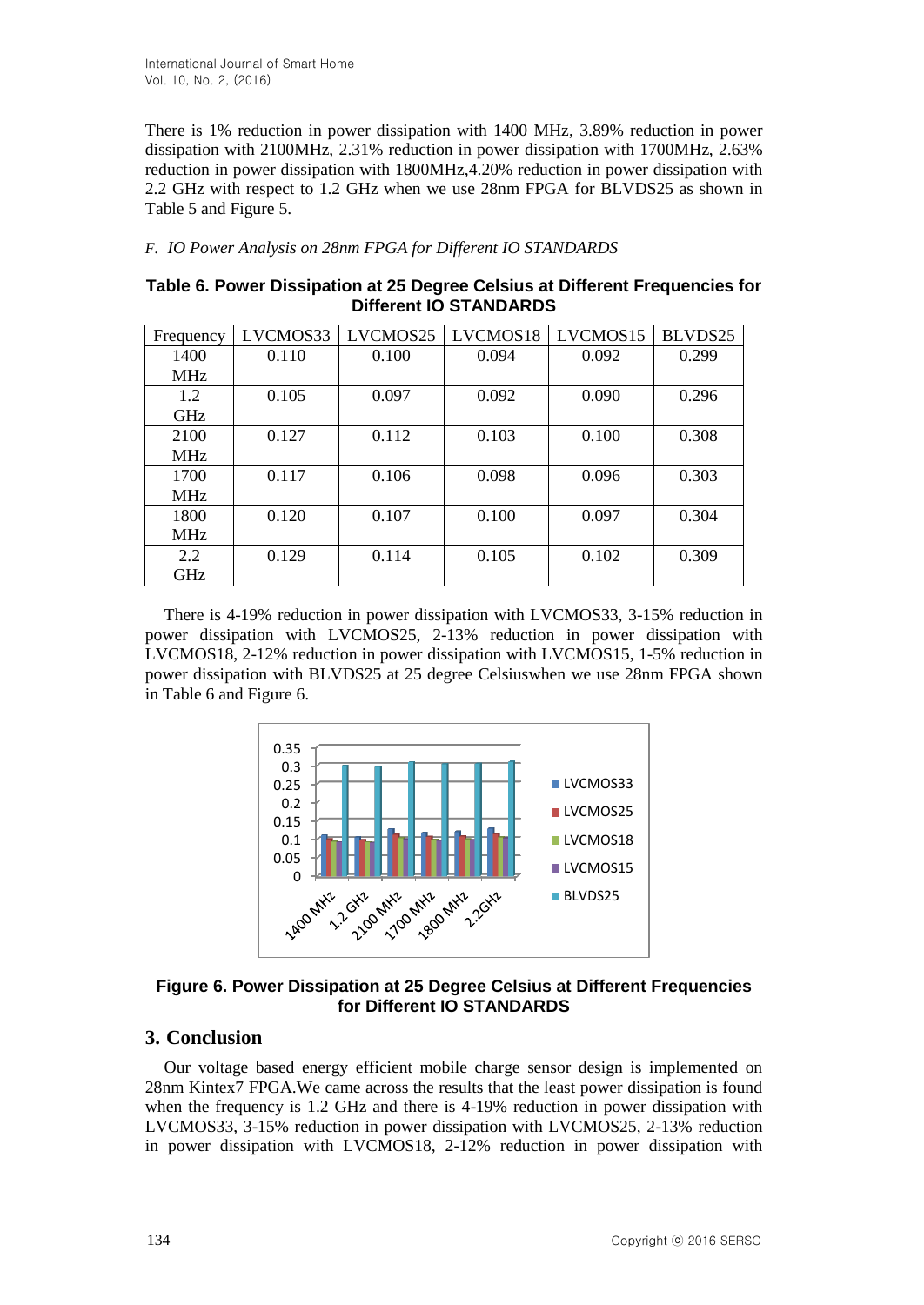LVCMOS15, 1-5% reduction in power dissipation with BLVDS25 at 25 degree Celsius when we use 28nm FPGA. From the above data least power dissipation range is 1-5% and is when we use BLVDS25 and maximum power dissipation range is 4-19% when we use LVCMOS33.

# **4. Future Scope**

In our research work, Voltage Based Energy Efficient Mobile Charge Sensor Design Using LVCMOS is basically designed to sense the battery of a mobile phone we have implemented our schematic on 28nm FPGA that is Kintex-7. we can further extend our research by using other FPGA families like automotive Artix7, automotive Coolrunner2, automotive Spartan, automotive Spartan-3A DSP, automotive Spartan 3A, automotive Spartan 3E, automotive Spartan6, Spartan3, Spartan3E, Spartan low power, Kintex7 low voltage, Virtex5, Virtex4, Virtex6 and many others. We have focused only at 25 degree Celsius we can further change the temperature and enhance the quality of our charge sensor. Here, we are using LVCMOS I/O standard, there is wide scope to use other I/O standards like LVDCI, SSTL, HSTL, and LVTTL.

# **References**

- [1] T. Kumar, "Simulation of voltage based efficient fire sensor on FPGA using SSTL IO standards." Robotics and Emerging Allied Technologies in Engineering (iCREATE), 2014 International Conference on. IEEE, **(2014)**.
- [2] J. Monteiro, N. Garrido, and R. Fonseca, "Efficient supercapacitor energy usage in mobile phones", *2011 IEEE International* Conference on Consumer Electronics-Berlin (ICCE-Berlin), **(2011)**.
- [3] B. S. Chowdhry, B. Pandey, T. Kumar, T. Das, "Mobile DDR IO Standard Based High Performance Energy Efficient Portable ALU Design on FPGA", Springer Wireless Personal Communications, An International Journal, vol. 76, no. 3, **(2014)**, pp. 569-578.
- [4] M. M. Mohammad , and R. S.Naresh. "High-throughput LDPC decoders", Very Large Scale Integration (VLSI) Systems, IEEE Transactions, vol.11, no. 6, **(2003)**, pp. 976-996.
- [5] K. Yoon, "Single-chip CMOS image sensor for mobile applications", Solid-State Circuits, IEEE Journal, vol. 37, no. 12, **(2002)**, pp. 1839-1845.
- [6] S. Madhok, A. Kaur and B. Pandey "Different IO Standard Based Energy Efficient Decoder Design For 64-bit Processor Architecture", IEEE International Conference "Computing for Sustainable Global Development (INDIACOM), Bharti Vidyapeeth, Delhi, **(2015)**, pp. 11-13.
- [7] S. Madhok, S. Chakrabarti and B. Pandey, "Internet Of Things (IoTs) Enable Decoder Design For Wireless Sensor Network", IEEE International Conference on "Computing for Sustainable Global Development (INDIACOM), **(2015)**; Bharti Vidyapeeth, Delhi.
- [8] S. Madhok, B. Pandey, "Energy Efficient Traffic Light Controller Design on FGPA ", IEEE International Conference on "Computing for Sustainable Global Development (INDIACOM), **(2015)**; Bharti Vidyapeeth, Delhi.

#### **Authors**

ShivaniMadhok is right now pursuing her B.E. degree in electronics and communication from Chitkarauniversity , Punjab. She is the resident of House no. 474, phase-2, sarojini colony, yamunanagar, Haryana. Her contact number is 09646547039 and email id is shivanimadhok0@gmail.com. She is also working as a Researcher in Chitkara University Research and Innovation Network (CURIN). She has been appreciated for her work on Vedic mathematics and its applications in Defence sector. She had shared her views on her research during 3 days events to be at (DRDO) Delhi. She has also got an invitation from Institute of Electrical and Electronics engineer of USA. Earlier she has worked with Prof. Andrew of Glasgow Caledonian University, Scotland. She is also a part of Technical Programme Committee Member, in international conference on green computing and engineering technology on 25-26 July, 2015, Dubai. Right now she is handling a project in collaboration with IIT-Bombay.